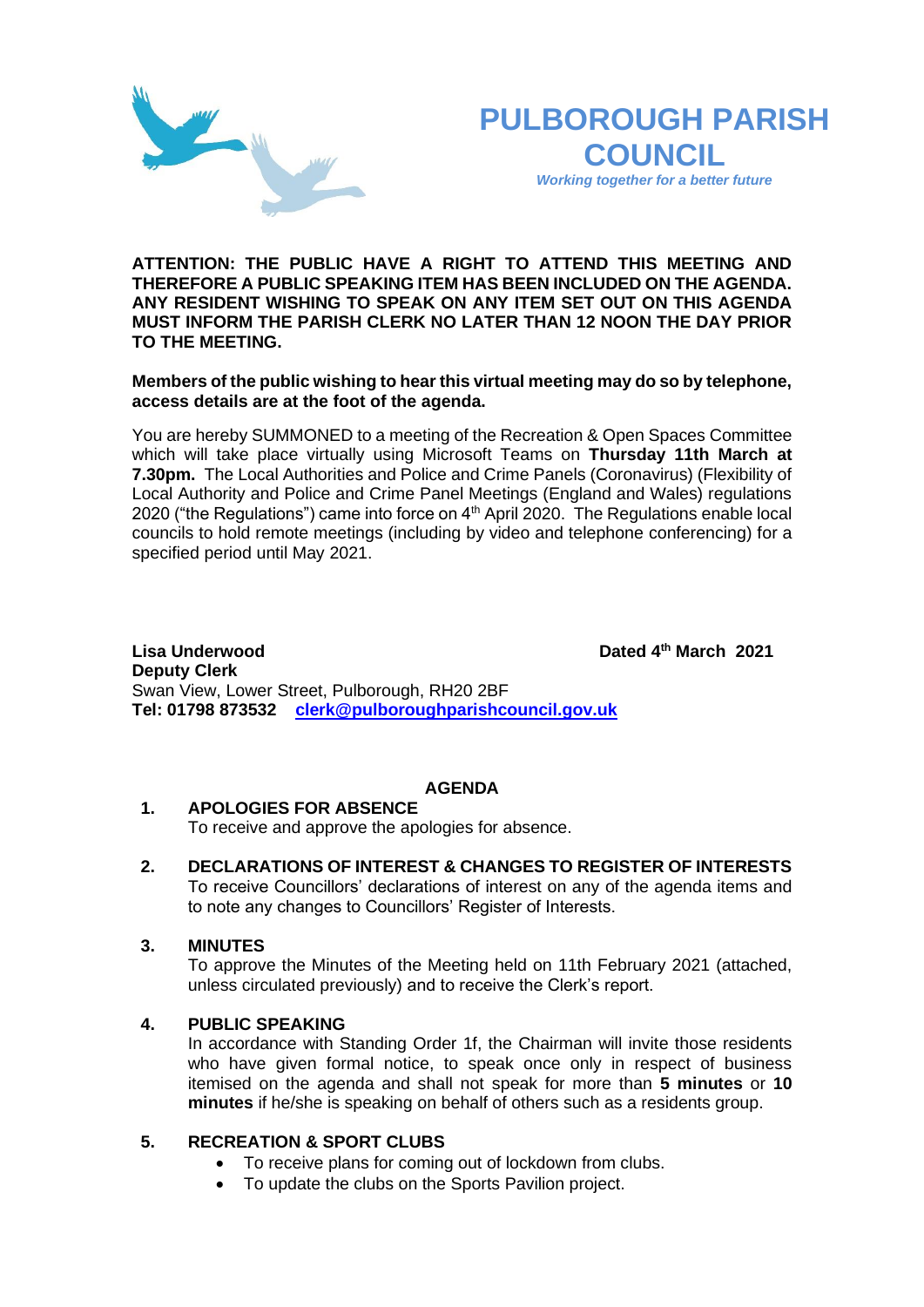## **6. BENCHES – REQUEST FROM PDCCA**

- **6.1** To receive and approve, if agreed, the design details of the bench request to be installed by the PDCCA. Copied to Committee. *Previously discussed at the R&OS meeting on 14.01.21, min. no. 157.1.*
- **6.2** To receive and approve, if agreed, the draft indemnity agreement between the Parish Council and the PDCCA. Copied to Committee. *Previously discussed at the R&OS meeting on 14.01.21, min. no. 157.1.*
- **7. PROFESSIONAL ADVICE ON LEGIONELLA TESTING AND RISK ASSESSMENTS AT THE SPORTS PAVILION**

To receive and consider advice and quotations for Legionella testing and risk assessments. Copied to Committee. *Previously raised at the Full Council meeting on 26.11.21, min. no. 253.*

## **8. RIVERMEAD NATURE RESERVE (RNR)**

To receive email communication from Cllr. Riddle, following his work at RNR and discuss the following points raised:

- **8.1** To consider approval of the expenditure of approx. £55 including VAT for a large bag of MOT, to be laid across the RNR path, which gets very muddy.
- **8.2** To receive information and photographs regarding a ditch, forming a boundary in quarter 1 of RNR and to consider repairing it and altering the exit of the drainage pipe (possibly to be carried out by drainage engineers). Copied to Committee.
- **8.3** To consider the opinion from Cllr. Riddle that there is sewage foul water in quarter 2 of RNR and if agreed discuss further action required. Copied to Committee.

# **9. OFFERS OF HELP & FREE TREES**

To consider the following:

- **9.1** Offer to re-furbish the wooden Memorial Garden benches at no charge. Copied to Committee.
- **9.2** Offer of free trees from Paul Latter and if offer accepted to identify spaces where the trees could be planted and when. Copied to Committee.
- **9.3** Offer of free trees from eforests.co.uk or to identify any other tree planting projects in West Sussex. Copied to Committee.

#### **10. GROUND TREATMENT WORKS**

To receive and discuss a quotation for ground treatment works. Copied to Committee.

## **11. CORRESPONDENCE**

To note items of correspondence and to give guidance to the Clerk, where necessary, in responding. Copied to Committee.

#### **12. PAYMENTS**.

To approve the payments for signing and transferring.